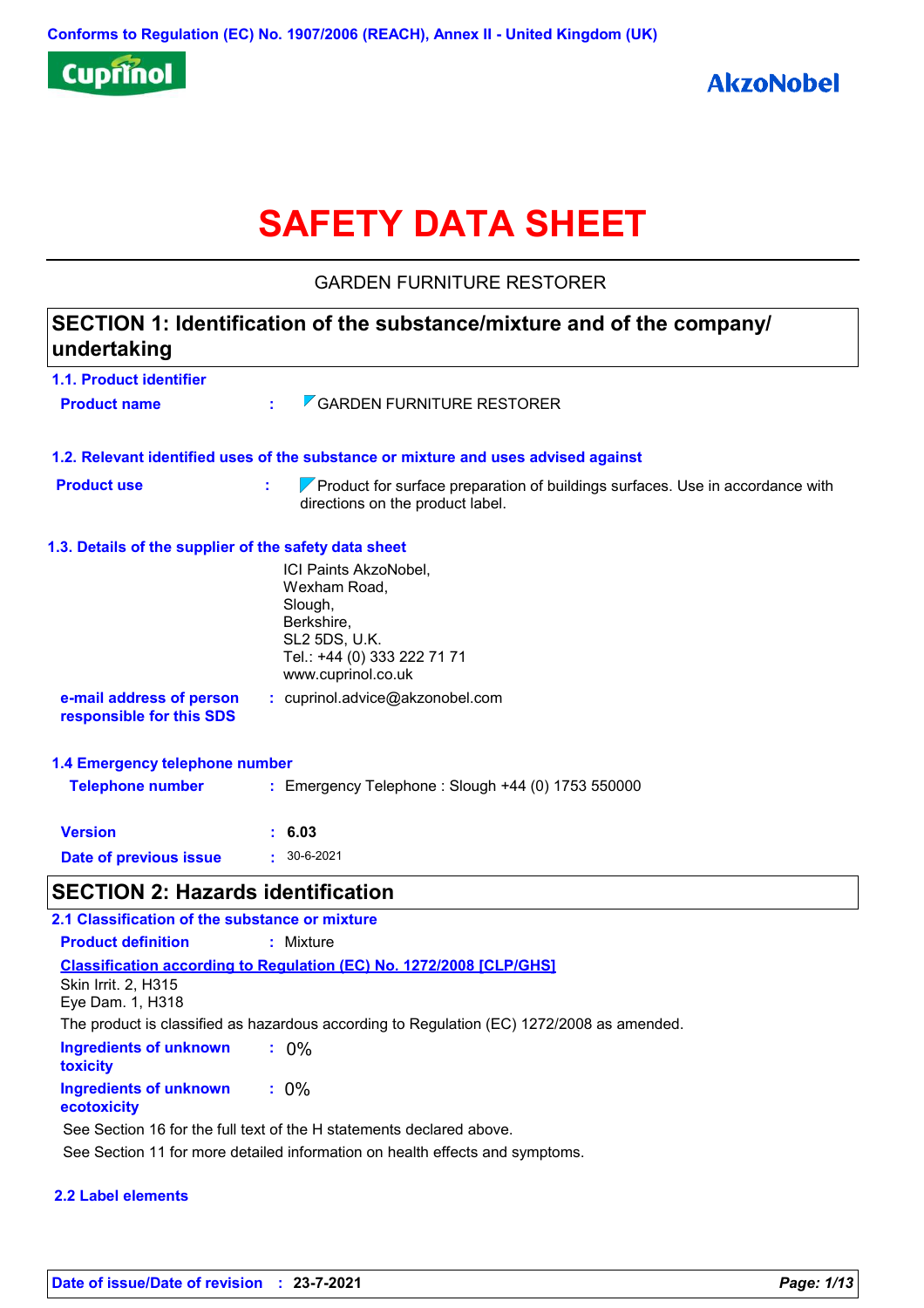# **SECTION 2: Hazards identification**

| <b>Hazard pictograms</b>                                                                                                                                        | ÷                                                                                                                                                                                                                                                                                          |
|-----------------------------------------------------------------------------------------------------------------------------------------------------------------|--------------------------------------------------------------------------------------------------------------------------------------------------------------------------------------------------------------------------------------------------------------------------------------------|
| <b>Signal word</b>                                                                                                                                              | Danger                                                                                                                                                                                                                                                                                     |
| <b>Hazard statements</b>                                                                                                                                        | : H315 - Causes skin irritation.<br>H318 - Causes serious eye damage.                                                                                                                                                                                                                      |
| <b>Precautionary statements</b>                                                                                                                                 |                                                                                                                                                                                                                                                                                            |
| <b>General</b>                                                                                                                                                  | : P102 - Keep out of reach of children.<br>P101 - If medical advice is needed, have product container or label at hand.                                                                                                                                                                    |
| <b>Prevention</b>                                                                                                                                               | : P280 - Wear protective gloves. Wear eye or face protection.<br>P264 - Wash hands thoroughly after handling.                                                                                                                                                                              |
| <b>Response</b>                                                                                                                                                 | : P362 + P364 - Take off contaminated clothing and wash it before reuse.<br>P305 + P351 + P338 + P310 - IF IN EYES: Rinse cautiously with water for several<br>minutes. Remove contact lenses, if present and easy to do. Continue rinsing.<br>Immediately call a POISON CENTER or doctor. |
| <b>Storage</b>                                                                                                                                                  | : Not applicable.                                                                                                                                                                                                                                                                          |
| <b>Disposal</b>                                                                                                                                                 | : P501 - Dispose of contents and container in accordance with all local, regional,<br>national or international regulations.                                                                                                                                                               |
| <b>Supplemental label</b><br>elements                                                                                                                           | : Not applicable.                                                                                                                                                                                                                                                                          |
| <b>Annex XVII - Restrictions</b><br>on the manufacture,<br>placing on the market and<br>use of certain dangerous<br>substances, mixtures and<br><b>articles</b> | : Not applicable.                                                                                                                                                                                                                                                                          |
| <b>Special packaging requirements</b>                                                                                                                           |                                                                                                                                                                                                                                                                                            |
| <b>Containers to be fitted</b><br>with child-resistant<br>fastenings                                                                                            | : Not applicable.                                                                                                                                                                                                                                                                          |
| <b>Tactile warning of danger</b>                                                                                                                                | : Not applicable.                                                                                                                                                                                                                                                                          |
| <b>2.3 Other hazards</b>                                                                                                                                        |                                                                                                                                                                                                                                                                                            |
| <b>Product meets the criteria</b><br>for PBT or vPvB according<br>to Regulation (EC) No.<br>1907/2006, Annex XIII                                               | : This mixture does not contain any substances that are assessed to be a PBT or a<br>vPvB.                                                                                                                                                                                                 |
| Other hazards which do<br>not result in classification                                                                                                          | : None known.                                                                                                                                                                                                                                                                              |

# **SECTION 3: Composition/information on ingredients**

| <b>Product/ingredient name</b>  | <b>Identifiers</b>                                     | $\frac{9}{6}$ | <b>Regulation (EC) No.</b><br>1272/2008 [CLP]                                 | <b>Type</b> |
|---------------------------------|--------------------------------------------------------|---------------|-------------------------------------------------------------------------------|-------------|
| Ethanedioic acid, hydrate (1:2) | EC: 205-634-3<br>CAS: 6153-56-6<br>Index: 607-006-00-8 | ≤10           | Acute Tox. 4, H302<br>Acute Tox. 4, H312                                      | [1]         |
| ethanediol                      | EC: 203-473-3<br>CAS: 107-21-1<br>Index: 603-027-00-1  | ≤5            | Acute Tox. 4, H302                                                            | [1] [2]     |
|                                 |                                                        |               | See Section 16 for<br>the full text of the H<br>statements declared<br>above. |             |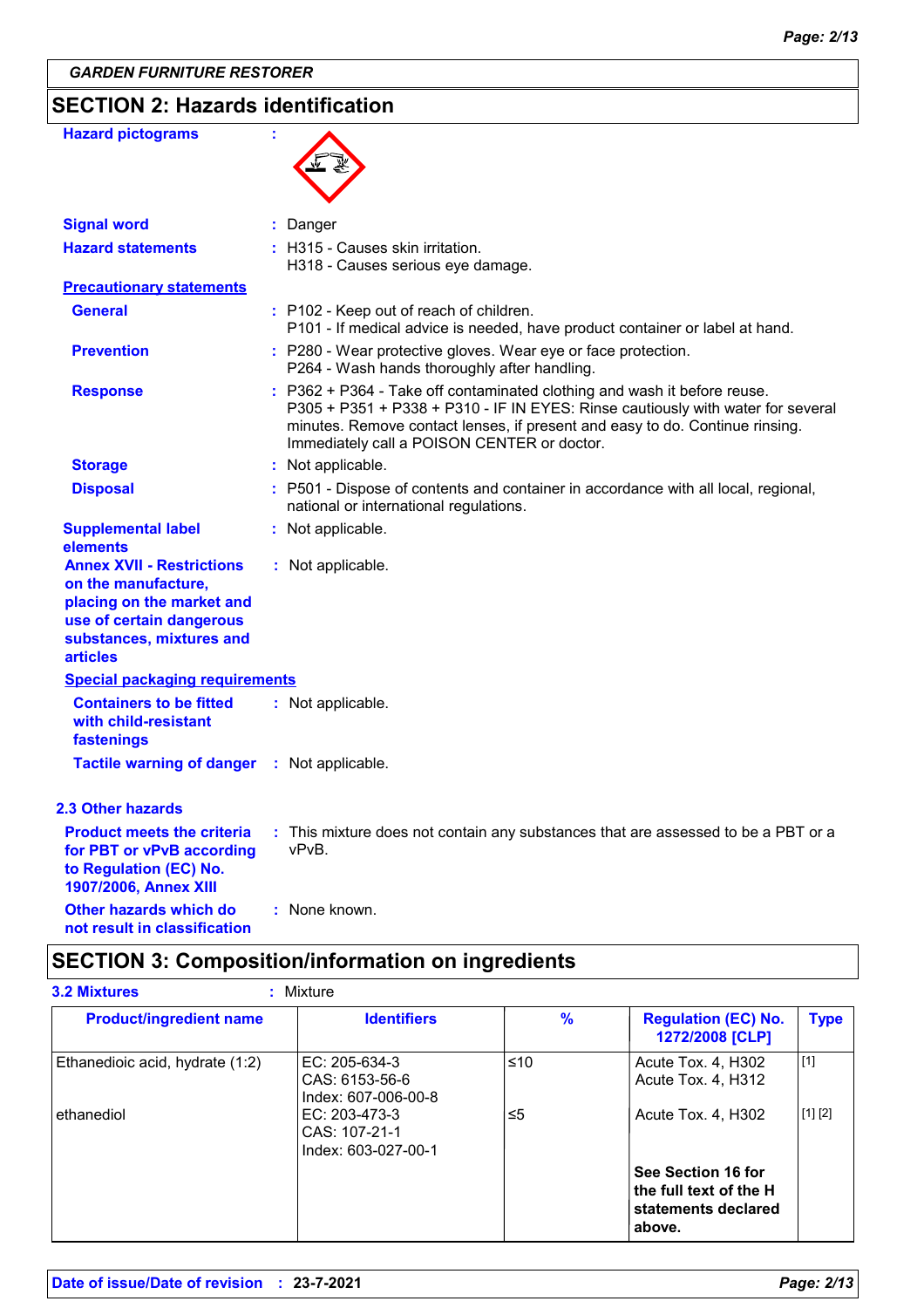### **SECTION 3: Composition/information on ingredients**

There are no additional ingredients present which, within the current knowledge of the supplier and in the concentrations applicable, are classified as hazardous to health or the environment, are PBTs, vPvBs or Substances of equivalent concern, or have been assigned a workplace exposure limit and hence require reporting in this section.

### Type

- [1] Substance classified with a health or environmental hazard
- [2] Substance with a workplace exposure limit
- [3] Substance meets the criteria for PBT according to Regulation (EC) No. 1907/2006, Annex XIII
- [4] Substance meets the criteria for vPvB according to Regulation (EC) No. 1907/2006, Annex XIII
- [5] Substance of equivalent concern
- [6] Additional disclosure due to company policy

Occupational exposure limits, if available, are listed in Section 8.

### **SECTION 4: First aid measures**

#### **4.1 Description of first aid measures**

| <b>General</b>                    | : In all cases of doubt, or when symptoms persist, seek medical attention. Never give<br>anything by mouth to an unconscious person. If unconscious, place in recovery<br>position and seek medical advice.                                                                                                                                                                                                     |  |  |
|-----------------------------------|-----------------------------------------------------------------------------------------------------------------------------------------------------------------------------------------------------------------------------------------------------------------------------------------------------------------------------------------------------------------------------------------------------------------|--|--|
| <b>Eye contact</b>                | : Check for and remove any contact lenses. Immediately flush eyes with running<br>water for at least 15 minutes, keeping eyelids open. Seek immediate medical<br>attention.                                                                                                                                                                                                                                     |  |  |
| <b>Inhalation</b>                 | : Remove to fresh air. Keep person warm and at rest. If not breathing, if breathing is<br>irregular or if respiratory arrest occurs, provide artificial respiration or oxygen by<br>trained personnel.                                                                                                                                                                                                          |  |  |
| <b>Skin contact</b>               | : Remove contaminated clothing and shoes. Wash skin thoroughly with soap and<br>water or use recognised skin cleanser. Do NOT use solvents or thinners.                                                                                                                                                                                                                                                         |  |  |
| <b>Ingestion</b>                  | : If swallowed, seek medical advice immediately and show the container or label.<br>Keep person warm and at rest. Do NOT induce vomiting.                                                                                                                                                                                                                                                                       |  |  |
| <b>Protection of first-aiders</b> | : No action shall be taken involving any personal risk or without suitable training. If it<br>is suspected that fumes are still present, the rescuer should wear an appropriate<br>mask or self-contained breathing apparatus. It may be dangerous to the person<br>providing aid to give mouth-to-mouth resuscitation. Wash contaminated clothing<br>thoroughly with water before removing it, or wear gloves. |  |  |

#### **4.2 Most important symptoms and effects, both acute and delayed**

If splashed in the eyes, the liquid may cause irritation and reversible damage. This takes into account, where known, delayed and immediate effects and also chronic effects of components from short-term and long-term exposure by oral, inhalation and dermal routes of exposure and eye contact.

| 4.3 Indication of any immediate medical attention and special treatment needed |                                                                                                                                |  |  |
|--------------------------------------------------------------------------------|--------------------------------------------------------------------------------------------------------------------------------|--|--|
| <b>Notes to physician</b>                                                      | : Treat symptomatically. Contact poison treatment specialist immediately if large<br>quantities have been ingested or inhaled. |  |  |
| <b>Specific treatments</b>                                                     | : No specific treatment.                                                                                                       |  |  |

See toxicological information (Section 11)

### **SECTION 5: Firefighting measures**

| 5.1 Extinguishing media                |                                                                      |
|----------------------------------------|----------------------------------------------------------------------|
| <b>Suitable extinguishing</b><br>media | : Recommended: alcohol-resistant foam, $CO2$ , powders, water spray. |
| Unsuitable extinguishing<br>media      | : Do not use water jet.                                              |

**5.2 Special hazards arising from the substance or mixture**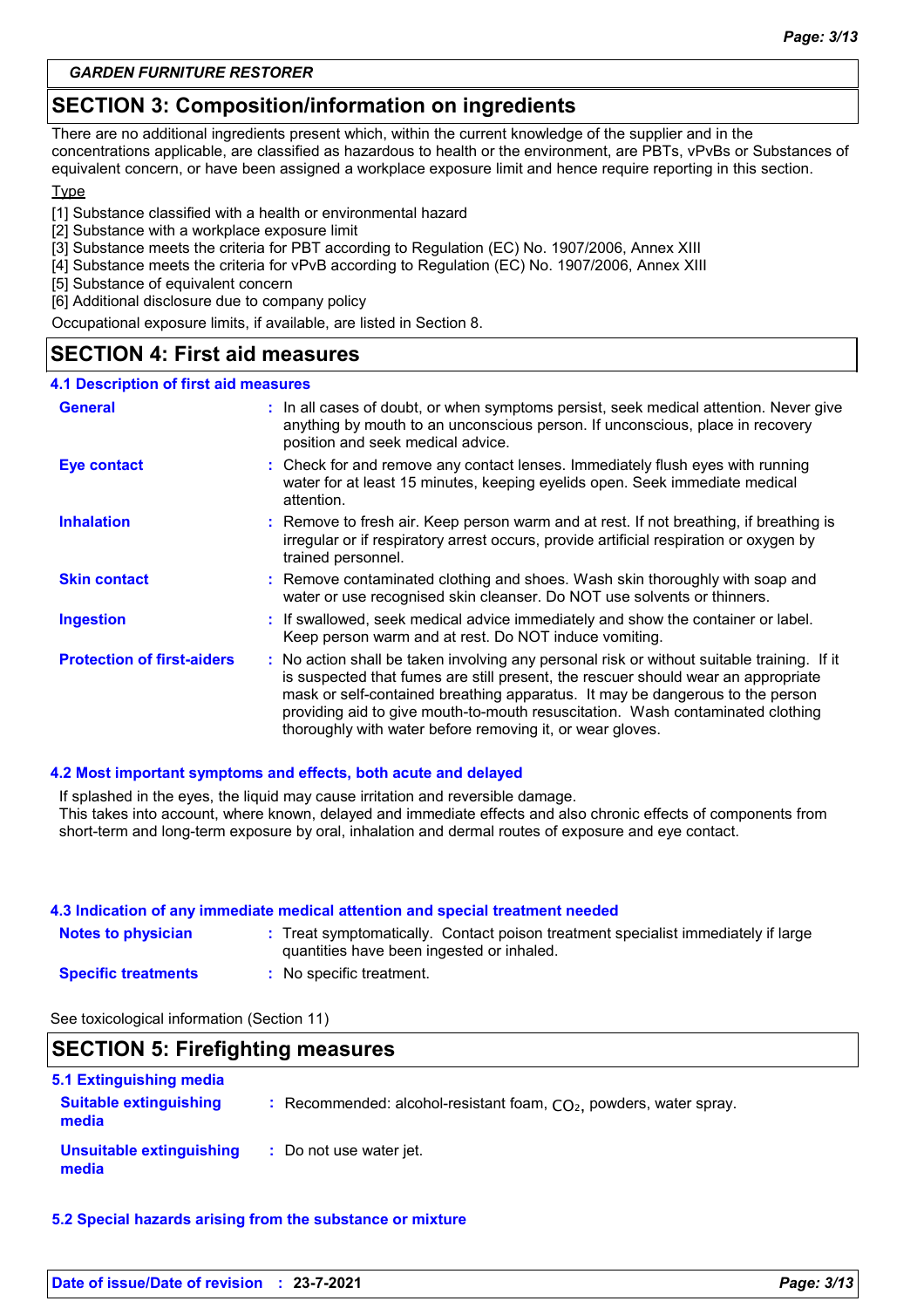### **SECTION 5: Firefighting measures**

| <b>Hazards from the</b><br>substance or mixture        |  | : Fire will produce dense black smoke. Exposure to decomposition products may<br>cause a health hazard.                      |  |
|--------------------------------------------------------|--|------------------------------------------------------------------------------------------------------------------------------|--|
| <b>Hazardous combustion</b><br><b>products</b>         |  | : Decomposition products may include the following materials: carbon monoxide,<br>carbon dioxide, smoke, oxides of nitrogen. |  |
| <b>5.3 Advice for firefighters</b>                     |  |                                                                                                                              |  |
| <b>Special protective actions</b><br>for fire-fighters |  | : Cool closed containers exposed to fire with water. Do not release runoff from fire to<br>drains or watercourses.           |  |
| <b>Special protective</b>                              |  | : Appropriate breathing apparatus may be required.                                                                           |  |

|  | equipment for fire-fighters |  |
|--|-----------------------------|--|

### **SECTION 6: Accidental release measures**

|                                                                | 6.1 Personal precautions, protective equipment and emergency procedures                                                                                                                                                                                                            |
|----------------------------------------------------------------|------------------------------------------------------------------------------------------------------------------------------------------------------------------------------------------------------------------------------------------------------------------------------------|
| For non-emergency<br>personnel                                 | : Exclude sources of ignition and ventilate the area. Avoid breathing vapour or mist.<br>Refer to protective measures listed in sections 7 and 8.                                                                                                                                  |
| For emergency responders                                       | : If specialised clothing is required to deal with the spillage, take note of any<br>information in Section 8 on suitable and unsuitable materials. See also the<br>information in "For non-emergency personnel".                                                                  |
| <b>6.2 Environmental</b><br>precautions                        | : Do not allow to enter drains or watercourses. If the product contaminates lakes,<br>rivers, or sewers, inform the appropriate authorities in accordance with local<br>regulations.                                                                                               |
| 6.3 Methods and material<br>for containment and<br>cleaning up | : Contain and collect spillage with non-combustible, absorbent material e.g. sand,<br>earth, vermiculite or diatomaceous earth and place in container for disposal<br>according to local regulations (see Section 13). Preferably clean with a detergent.<br>Avoid using solvents. |
| 6.4 Reference to other<br><b>sections</b>                      | : See Section 1 for emergency contact information.<br>See Section 8 for information on appropriate personal protective equipment.<br>See Section 13 for additional waste treatment information.                                                                                    |

### **SECTION 7: Handling and storage**

The information in this section contains generic advice and guidance. The list of Identified Uses in Section 1 should be consulted for any available use-specific information provided in the Exposure Scenario(s).

| <b>7.1 Precautions for safe</b><br>handling | : Prevent the creation of flammable or explosive concentrations of vapours in air and<br>avoid vapour concentrations higher than the occupational exposure limits.<br>In addition, the product should only be used in areas from which all naked lights and<br>other sources of ignition have been excluded. Electrical equipment should be<br>protected to the appropriate standard.<br>Mixture may charge electrostatically: always use earthing leads when transferring<br>from one container to another.<br>Operators should wear antistatic footwear and clothing and floors should be of the<br>conducting type.<br>Keep away from heat, sparks and flame. No sparking tools should be used.<br>Avoid contact with skin and eyes. Avoid the inhalation of dust, particulates, spray or<br>mist arising from the application of this mixture. Avoid inhalation of dust from<br>sanding.<br>Eating, drinking and smoking should be prohibited in areas where this material is<br>handled, stored and processed.<br>Put on appropriate personal protective equipment (see Section 8).<br>Never use pressure to empty. Container is not a pressure vessel.<br>Always keep in containers made from the same material as the original one.<br>Comply with the health and safety at work laws.<br>Do not allow to enter drains or watercourses.<br>Information on fire and explosion protection<br>Vapours are heavier than air and may spread along floors. Vapours may form<br>explosive mixtures with air. |
|---------------------------------------------|--------------------------------------------------------------------------------------------------------------------------------------------------------------------------------------------------------------------------------------------------------------------------------------------------------------------------------------------------------------------------------------------------------------------------------------------------------------------------------------------------------------------------------------------------------------------------------------------------------------------------------------------------------------------------------------------------------------------------------------------------------------------------------------------------------------------------------------------------------------------------------------------------------------------------------------------------------------------------------------------------------------------------------------------------------------------------------------------------------------------------------------------------------------------------------------------------------------------------------------------------------------------------------------------------------------------------------------------------------------------------------------------------------------------------------------------------------------------------------------------------------------|
|---------------------------------------------|--------------------------------------------------------------------------------------------------------------------------------------------------------------------------------------------------------------------------------------------------------------------------------------------------------------------------------------------------------------------------------------------------------------------------------------------------------------------------------------------------------------------------------------------------------------------------------------------------------------------------------------------------------------------------------------------------------------------------------------------------------------------------------------------------------------------------------------------------------------------------------------------------------------------------------------------------------------------------------------------------------------------------------------------------------------------------------------------------------------------------------------------------------------------------------------------------------------------------------------------------------------------------------------------------------------------------------------------------------------------------------------------------------------------------------------------------------------------------------------------------------------|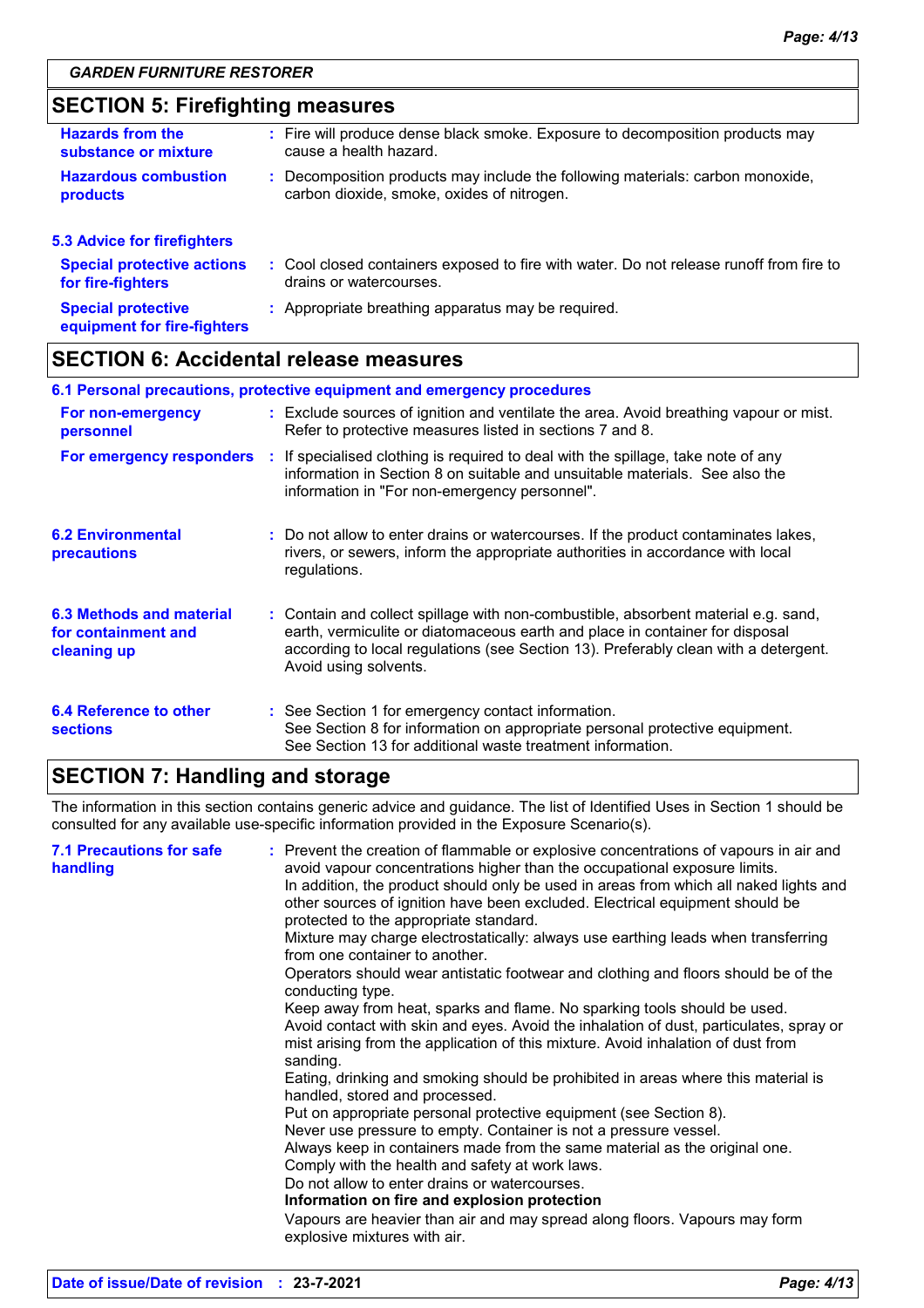### **SECTION 7: Handling and storage**

#### **7.2 Conditions for safe storage, including any incompatibilities**

Store in accordance with local regulations.

#### **Notes on joint storage**

Keep away from: oxidising agents, strong alkalis, strong acids.

**Additional information on storage conditions**

Observe label precautions. Store in a dry, cool and well-ventilated area. Keep away from heat and direct sunlight. Keep away from sources of ignition. No smoking. Prevent unauthorised access. Containers that have been opened must be carefully resealed and kept upright to prevent leakage.

| 7.3 Specific end use(s)           |                    |
|-----------------------------------|--------------------|
| <b>Recommendations</b>            | $:$ Not available. |
| <b>Industrial sector specific</b> | : Not available.   |
| <b>solutions</b>                  |                    |

### **SECTION 8: Exposure controls/personal protection**

The information in this section contains generic advice and guidance. Information is provided based on typical anticipated uses of the product. Additional measures might be required for bulk handling or other uses that could significantly increase worker exposure or environmental releases.

#### **8.1 Control parameters**

#### **Occupational exposure limits**

| <b>Product/ingredient name</b>                           |  | <b>Exposure limit values</b>                                                                                                                                                                                                                                                                                                                                                                                                                                                                                                                                                                                                                                                                                                                                                                                                                                                                                                                                                                                          |  |
|----------------------------------------------------------|--|-----------------------------------------------------------------------------------------------------------------------------------------------------------------------------------------------------------------------------------------------------------------------------------------------------------------------------------------------------------------------------------------------------------------------------------------------------------------------------------------------------------------------------------------------------------------------------------------------------------------------------------------------------------------------------------------------------------------------------------------------------------------------------------------------------------------------------------------------------------------------------------------------------------------------------------------------------------------------------------------------------------------------|--|
| ethanediol                                               |  | EH40/2005 WELs (United Kingdom (UK), 12/2011). Absorbed<br>through skin.<br>TWA: 10 mg/m <sup>3</sup> 8 hours. Form: Particulate<br>STEL: 104 mg/m <sup>3</sup> 15 minutes. Form: Vapour<br>TWA: 52 mg/m <sup>3</sup> 8 hours. Form: Vapour<br>STEL: 40 ppm 15 minutes. Form: Vapour<br>TWA: 20 ppm 8 hours. Form: Vapour                                                                                                                                                                                                                                                                                                                                                                                                                                                                                                                                                                                                                                                                                             |  |
| <b>Recommended monitoring</b><br>procedures<br>required. |  | : If this product contains ingredients with exposure limits, personal, workplace<br>atmosphere or biological monitoring may be required to determine the effectiveness<br>of the ventilation or other control measures and/or the necessity to use respiratory<br>protective equipment. Reference should be made to monitoring standards, such as<br>the following: European Standard EN 689 (Workplace atmospheres - Guidance for<br>the assessment of exposure by inhalation to chemical agents for comparison with<br>limit values and measurement strategy) European Standard EN 14042 (Workplace<br>atmospheres - Guide for the application and use of procedures for the assessment<br>of exposure to chemical and biological agents) European Standard EN 482<br>(Workplace atmospheres - General requirements for the performance of procedures<br>for the measurement of chemical agents) Reference to national guidance<br>documents for methods for the determination of hazardous substances will also be |  |
| <b>DNELS/DMELS</b><br>No DNELs/DMELs available.          |  |                                                                                                                                                                                                                                                                                                                                                                                                                                                                                                                                                                                                                                                                                                                                                                                                                                                                                                                                                                                                                       |  |
| <b>PNECs</b><br>No PNECs available                       |  |                                                                                                                                                                                                                                                                                                                                                                                                                                                                                                                                                                                                                                                                                                                                                                                                                                                                                                                                                                                                                       |  |
| <b>8.2 Exposure controls</b>                             |  |                                                                                                                                                                                                                                                                                                                                                                                                                                                                                                                                                                                                                                                                                                                                                                                                                                                                                                                                                                                                                       |  |
| <b>Appropriate engineering</b><br>controls               |  | : Provide adequate ventilation. Where reasonably practicable, this should be<br>achieved by the use of local exhaust ventilation and good general extraction. If<br>these are not sufficient to maintain concentrations of particulates and solvent<br>vapours below the OEL, suitable respiratory protection must be worn.                                                                                                                                                                                                                                                                                                                                                                                                                                                                                                                                                                                                                                                                                           |  |

**Individual protection measures**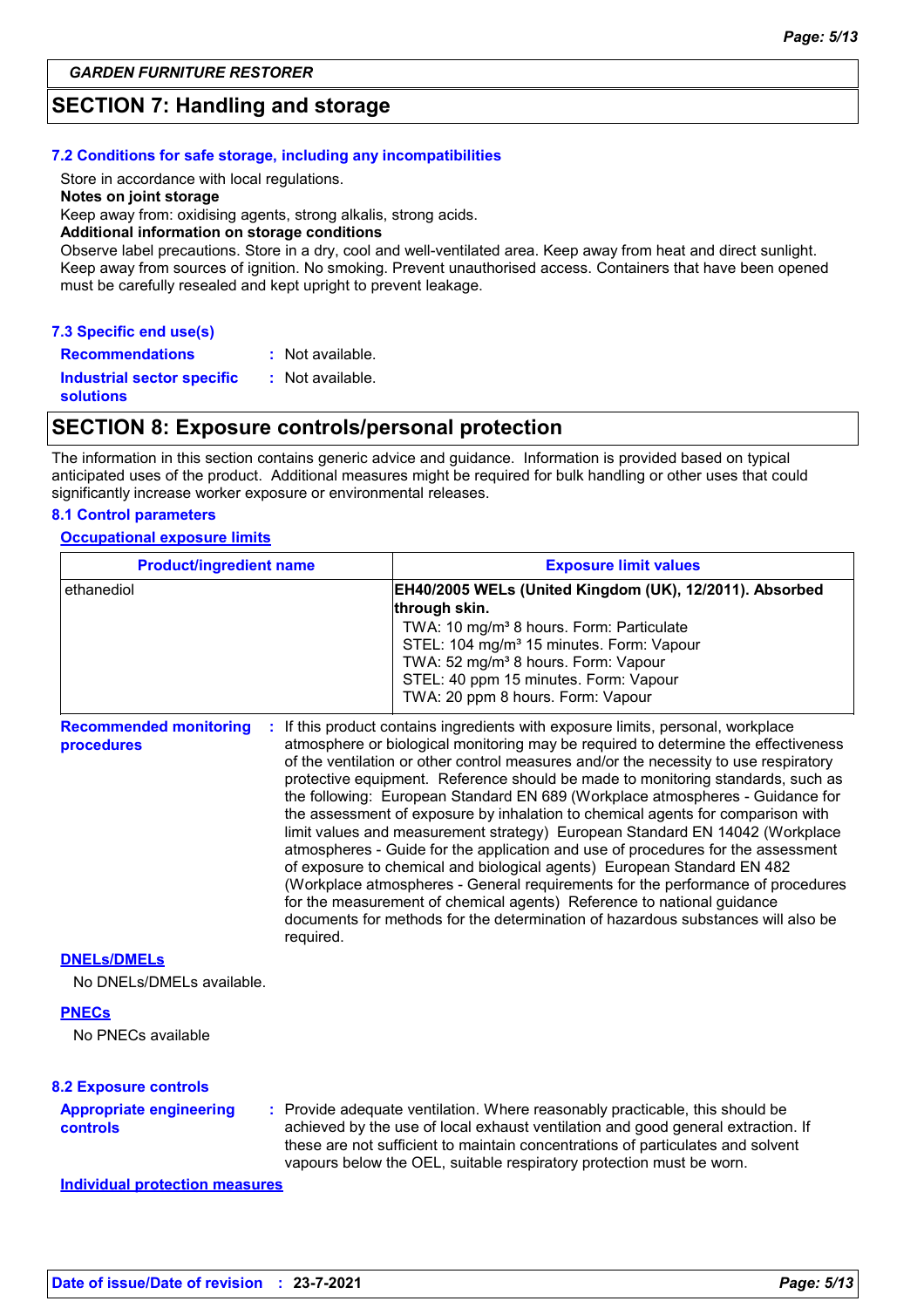# **SECTION 8: Exposure controls/personal protection**

| <b>Hygiene measures</b>                              | : Wash hands, forearms and face thoroughly after handling chemical products, before<br>eating, smoking and using the lavatory and at the end of the working period.<br>Appropriate techniques should be used to remove potentially contaminated clothing.<br>Wash contaminated clothing before reusing. Ensure that eyewash stations and<br>safety showers are close to the workstation location.                                                                                                                                                                                                                                                                                       |
|------------------------------------------------------|-----------------------------------------------------------------------------------------------------------------------------------------------------------------------------------------------------------------------------------------------------------------------------------------------------------------------------------------------------------------------------------------------------------------------------------------------------------------------------------------------------------------------------------------------------------------------------------------------------------------------------------------------------------------------------------------|
| <b>Eye/face protection</b><br><b>Skin protection</b> | : Use safety eyewear designed to protect against splash of liquids.                                                                                                                                                                                                                                                                                                                                                                                                                                                                                                                                                                                                                     |
|                                                      | When prolonged or frequently repeated contact may occur, a glove with a protection<br>class of 6 (breakthrough time >480 minutes according to EN374) is recommended.<br>Recommended gloves: Viton ® or Nitrile, thickness ≥ 0.38 mm.<br>When only brief contact is expected, a glove with protection class of 2 or higher<br>(breakthrough time > 30 minutes according to EN374) is recommended.<br>Recommended gloves: Nitrile, thickness ≥ 0.12 mm.<br>Gloves should be replaced regularly and if there is any sign of damage to the glove<br>material.                                                                                                                               |
|                                                      | The performance or effectiveness of the glove may be reduced by physical/chemical<br>damage and poor maintenance.                                                                                                                                                                                                                                                                                                                                                                                                                                                                                                                                                                       |
| <b>Body protection</b>                               | : Personnel should wear antistatic clothing made of natural fibres or of high-<br>temperature-resistant synthetic fibres.                                                                                                                                                                                                                                                                                                                                                                                                                                                                                                                                                               |
| <b>Other skin protection</b>                         | : Appropriate footwear and any additional skin protection measures should be<br>selected based on the task being performed and the risks involved and should be<br>approved by a specialist before handling this product.                                                                                                                                                                                                                                                                                                                                                                                                                                                               |
| <b>Respiratory protection</b>                        | : If workers are exposed to concentrations above the exposure limit, they must use<br>appropriate, certified respirators.                                                                                                                                                                                                                                                                                                                                                                                                                                                                                                                                                               |
|                                                      | OLD LEAD-BASED PAINTS:                                                                                                                                                                                                                                                                                                                                                                                                                                                                                                                                                                                                                                                                  |
|                                                      | When surfaces are to be prepared for painting, account should be taken of the<br>age of the property and the possibility that lead-pigmented paint might be present.<br>There is a possibility that ingestion or inhalation of scrapings or dust arising from<br>the preparation work could cause health effects. As a working rule you should<br>assume that this will be the case if the age of the property is pre 1960.                                                                                                                                                                                                                                                             |
|                                                      | Where possible wet sanding or chemical stripping methods should be used with<br>surfaces of this type to avoid the creation of dust. When dry sanding cannot be<br>avoided, and effective local exhaust ventilation is not available, it is recommended<br>that a dust respirator is worn, that is approved for use with lead dusts, and its type<br>selected on the basis of the COSHH assessment, taking into account the<br>Workplace Exposure Limit for lead in air. Furthermore, steps should be taken to<br>ensure containment of the dusts created, and that all practicable measures are<br>taken to clean up thoroughly all deposits of dusts in and around the affected area. |
|                                                      | Respiratory protection in case of dust or spray mist formation. (particle filter<br>EN143 type P2) Respiratory protection in case of vapour formation. (half mask<br>with combination filter A2-P2 til concentrations of 0,5 Vol%.)                                                                                                                                                                                                                                                                                                                                                                                                                                                     |
|                                                      | The current Control of Lead at Work Regulations approved code of practice<br>should be consulted for advice on protective clothing and personal hygiene<br>precautions. Care should also be taken to exclude visitors, members of the<br>household and especially children from the affected area, during the actual work<br>and the subsequent clean up operations. All scrapings, dust, etc. should be<br>disposed of by the professional painting contractor as Hazardous Waste.                                                                                                                                                                                                     |
|                                                      | Extra precautions will also need to be taken when burning off old lead-based<br>paints because fumes containing lead will be produced. It is recommended that a<br>respirator, approved for use with particulate fumes of lead is selected on the basis<br>of the COSHH assessment, taking into account the Workplace Exposure Limit for<br>lead in air. Similar precautions to those given above about sanding should be taken<br>with reference to protective clothing, disposal of scrapings and dusts, and<br>exclusion of other personnel and especially children from the building during<br>actual work and the subsequent clean up operations.                                  |

Avoid the inhalation of dust. Wear suitable face mask if dry sanding. Special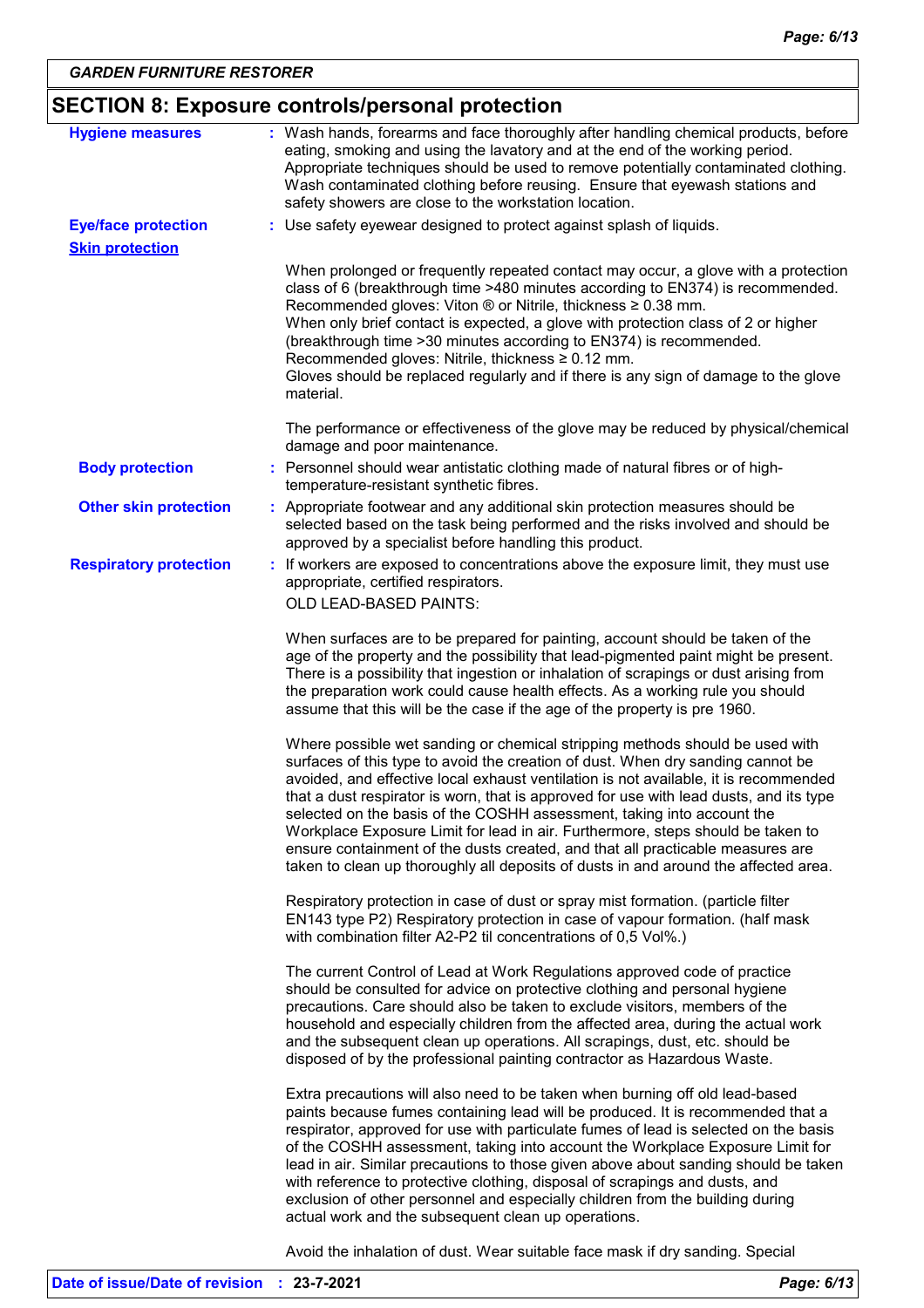### **SECTION 8: Exposure controls/personal protection**

precautions should be taken during surface preparation of pre-1960s paint surfaces over wood and metal as they may contain harmful lead.

**Environmental exposure : Do not allow to enter drains or watercourses. controls**

### **SECTION 9: Physical and chemical properties**

| 9.1. Information on basic physical and chemical properties         |   |                                                                                                             |  |
|--------------------------------------------------------------------|---|-------------------------------------------------------------------------------------------------------------|--|
| <b>Appearance</b>                                                  |   |                                                                                                             |  |
| <b>Physical state</b>                                              |   | $:$ Liquid.                                                                                                 |  |
| <b>Colour</b>                                                      |   | : Various: See label.                                                                                       |  |
| <b>Odour</b>                                                       |   | Not available.                                                                                              |  |
| <b>Odour threshold</b>                                             |   | Not available.                                                                                              |  |
| pH                                                                 |   | 0.9 [Conc. (% w/w): 100%]                                                                                   |  |
| <b>Melting point/freezing point</b>                                |   | Not available.                                                                                              |  |
| Initial boiling point and boiling<br>range                         |   | $: 100^{\circ}$ C                                                                                           |  |
| <b>Flash point</b>                                                 |   | Not applicable.                                                                                             |  |
| <b>Evaporation rate</b>                                            |   | Not available.                                                                                              |  |
| <b>Upper/lower flammability or</b><br>explosive limits             |   | : Not available.                                                                                            |  |
| <b>Vapour pressure</b>                                             | ÷ | Not available.                                                                                              |  |
| <b>Vapour density</b>                                              |   | Not available.                                                                                              |  |
| <b>Relative density</b>                                            |   | 1.047                                                                                                       |  |
| <b>Solubility(ies)</b>                                             |   | : Easily soluble in the following materials: cold water.                                                    |  |
| <b>Partition coefficient: n-octanol/ : Not available.</b><br>water |   |                                                                                                             |  |
| <b>Auto-ignition temperature</b>                                   |   | : Not available.                                                                                            |  |
| <b>Decomposition temperature</b>                                   |   | $:$ Not available.                                                                                          |  |
|                                                                    |   |                                                                                                             |  |
| <b>Viscosity</b>                                                   |   | Kinematic (room temperature): 0.02 cm <sup>2</sup> /s<br>Kinematic $(40^{\circ}$ C): 0.1 cm <sup>2</sup> /s |  |
| <b>Explosive properties</b>                                        |   | : Not available.                                                                                            |  |
| <b>Oxidising properties</b>                                        |   | : Not available.                                                                                            |  |
| 9.2. Other information                                             |   |                                                                                                             |  |

### **SECTION 10: Stability and reactivity**

| <b>10.1 Reactivity</b>                            | : No specific test data related to reactivity available for this product or its ingredients.                                        |
|---------------------------------------------------|-------------------------------------------------------------------------------------------------------------------------------------|
| <b>10.2 Chemical stability</b>                    | : Stable under recommended storage and handling conditions (see Section 7).                                                         |
| <b>10.3 Possibility of</b><br>hazardous reactions | : Under normal conditions of storage and use, hazardous reactions will not occur.                                                   |
| <b>10.4 Conditions to avoid</b>                   | : When exposed to high temperatures may produce hazardous decomposition<br>products.                                                |
| 10.5 Incompatible materials                       | : Keep away from the following materials to prevent strong exothermic reactions:<br>oxidising agents, strong alkalis, strong acids. |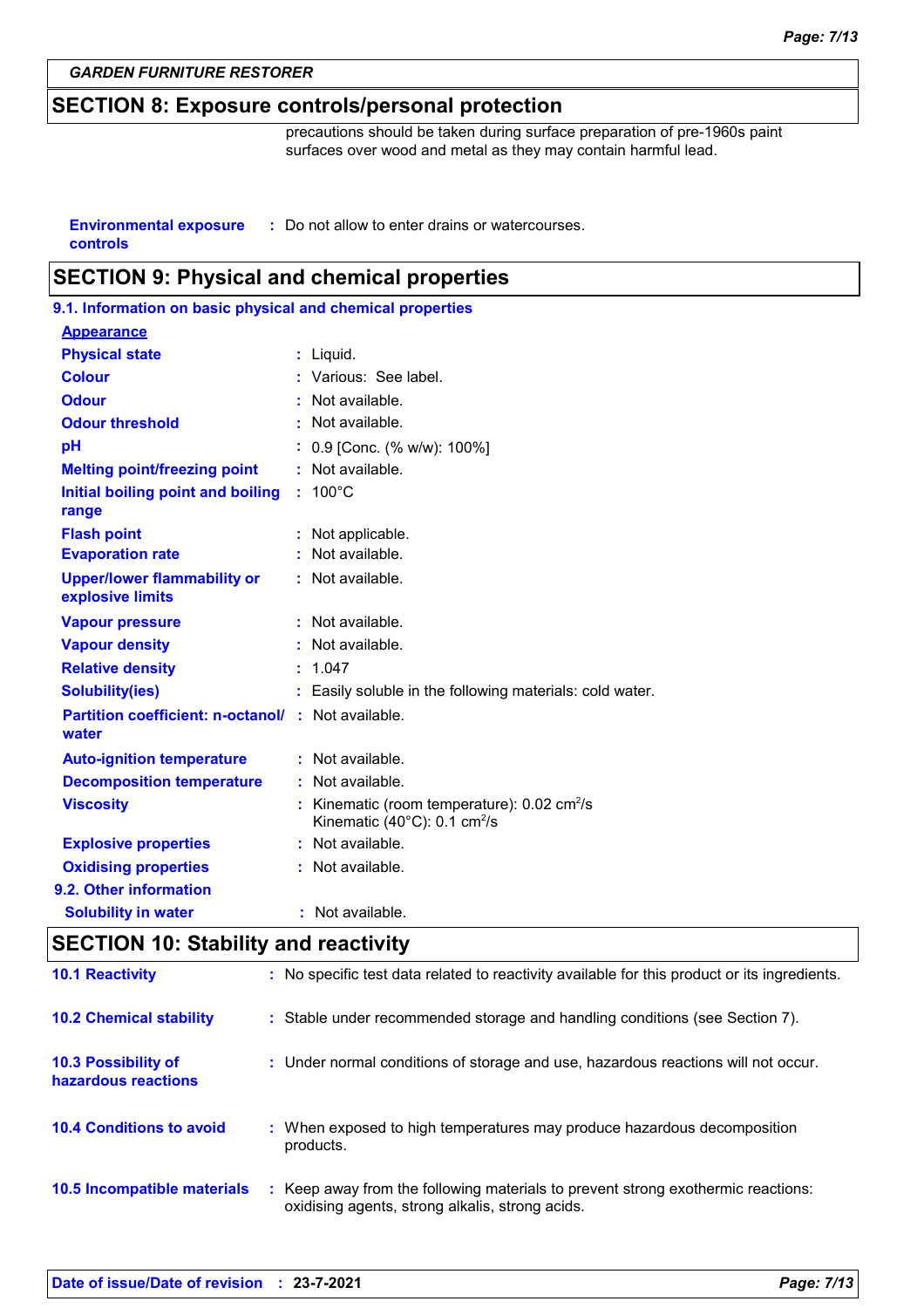### **SECTION 10: Stability and reactivity**

**10.6 Hazardous decomposition products** **:** Decomposition products may include the following materials: carbon monoxide, carbon dioxide, smoke, oxides of nitrogen.

### **SECTION 11: Toxicological information**

#### **11.1 Information on toxicological effects**

If splashed in the eyes, the liquid may cause irritation and reversible damage.

This takes into account, where known, delayed and immediate effects and also chronic effects of components from short-term and long-term exposure by oral, inhalation and dermal routes of exposure and eye contact.

#### **Acute toxicity**

| <b>Product/ingredient name</b> | <b>Result</b>                         | <b>Species</b> | <b>Dose</b> | <b>Exposure</b>          |
|--------------------------------|---------------------------------------|----------------|-------------|--------------------------|
| ethanediol                     | LD50 Intraperitoneal                  | Rat            | 5010 mg/kg  |                          |
|                                | ILD50 Intravenous                     | Rat            | 3260 mg/kg  |                          |
|                                | ILD50 Oral                            | Rat            | 4700 mg/kg  |                          |
|                                | LD50 Route of exposure<br>Iunreported | Rat            | $13$ g/kg   |                          |
|                                | ILD50 Subcutaneous                    | Rat            | 2800 mg/kg  | $\overline{\phantom{0}}$ |

**Conclusion/Summary :** Not available.

#### **Acute toxicity estimates**

| <b>Product/ingredient name</b>  | Oral (mg/<br>kg) | <b>Dermal</b><br>(mg/kg) | <b>Inhalation</b><br>(gases)<br>(ppm) | <b>Inhalation Inhalation</b><br>(vapours)<br>(mg/l) | (dusts)<br>and mists)<br>(mg/l) |
|---------------------------------|------------------|--------------------------|---------------------------------------|-----------------------------------------------------|---------------------------------|
| 134099                          | 4161             | 13738.5                  | N/A                                   | N/A                                                 | N/A                             |
| Ethanedioic acid, hydrate (1:2) | 500              | 1100                     | N/A                                   | N/A                                                 | N/A                             |
| ethanediol                      | 500              | N/A                      | N/A                                   | N/A                                                 | N/A                             |

#### **Irritation/Corrosion**

| <b>Product/ingredient name</b> | <b>Result</b>            | <b>Species</b> | <b>Score</b>             | <b>Exposure</b>            | <b>Observation</b> |
|--------------------------------|--------------------------|----------------|--------------------------|----------------------------|--------------------|
| 134099                         | Skin - Irritant          | Rat            | ۰                        |                            |                    |
| ethanediol                     | Eyes - Mild irritant     | Rabbit         | ۰                        | 24 hours 500<br>milligrams |                    |
|                                | Eyes - Mild irritant     | Rabbit         | $\blacksquare$           | 1 hours 100<br>milligrams  | $\blacksquare$     |
|                                | Eyes - Moderate irritant | Rabbit         | $\blacksquare$           | 6 hours 1440<br>milligrams |                    |
|                                | Skin - Mild irritant     | Rabbit         | $\overline{\phantom{a}}$ | 555<br>milligrams          |                    |
| <b>Conclusion/Summary</b>      | : Not available.         |                |                          |                            |                    |
| <b>Sensitisation</b>           |                          |                |                          |                            |                    |
| <b>Conclusion/Summary</b>      | : Not available.         |                |                          |                            |                    |
| <b>Mutagenicity</b>            |                          |                |                          |                            |                    |
| <b>Conclusion/Summary</b>      | : Not available.         |                |                          |                            |                    |
| <b>Carcinogenicity</b>         |                          |                |                          |                            |                    |
| <b>Conclusion/Summary</b>      | : Not available.         |                |                          |                            |                    |
| <b>Reproductive toxicity</b>   |                          |                |                          |                            |                    |

**Teratogenicity Conclusion/Summary :** Not available.

**Conclusion/Summary :** Not available.

**Specific target organ toxicity (single exposure)**

Not available.

**Specific target organ toxicity (repeated exposure)** Not available.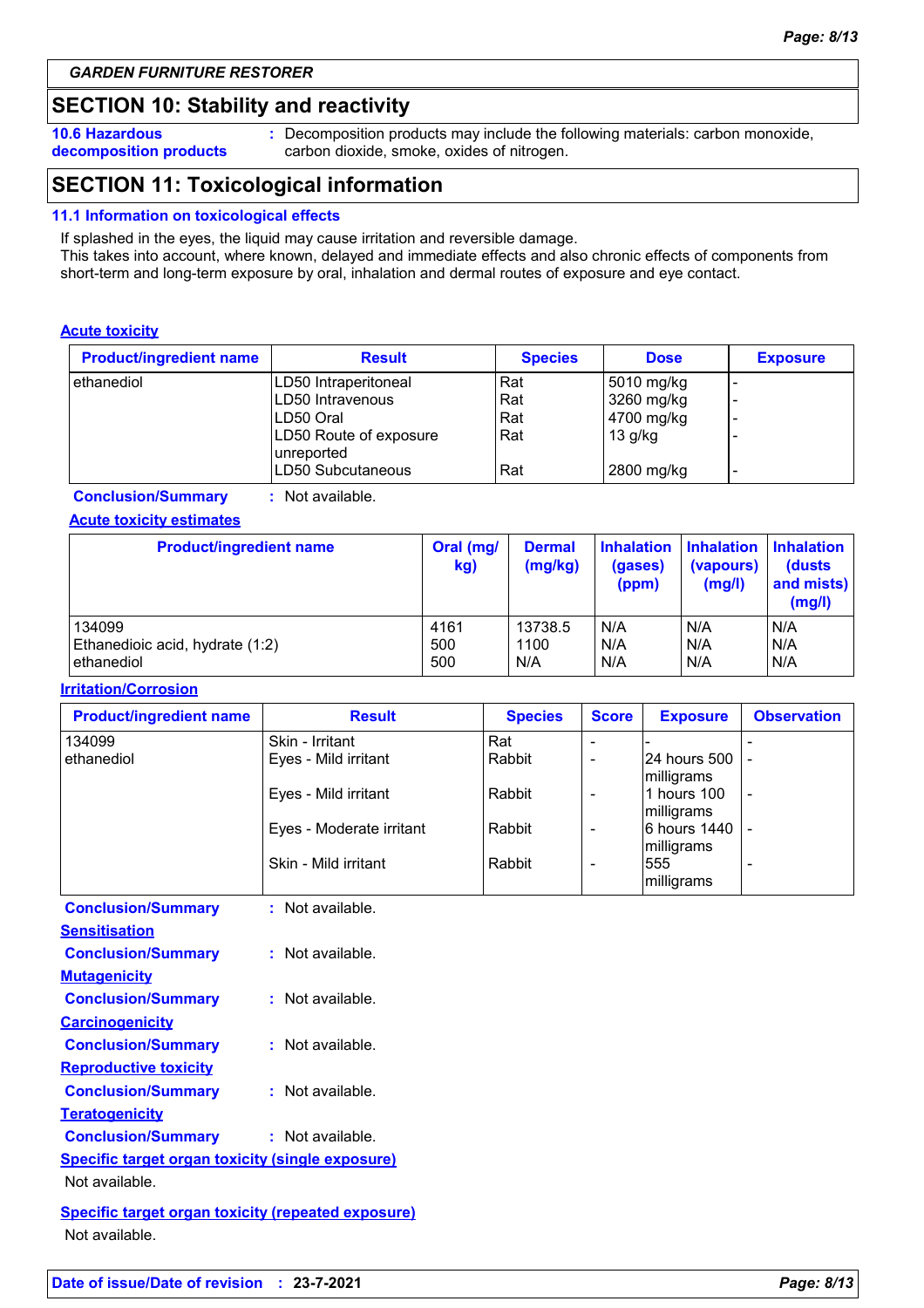### **SECTION 11: Toxicological information**

### **Aspiration hazard**

Not available.

#### **Other information :**

: Not available.

### **SECTION 12: Ecological information**

#### **12.1 Toxicity**

There are no data available on the mixture itself. Do not allow to enter drains or watercourses.

The mixture has been assessed following the summation method of the CLP Regulation (EC) No 1272/2008 and is not classified as hazardous to the environment.

| <b>Product/ingredient name</b> | <b>Result</b>                        | <b>Species</b>                                                               | <b>Exposure</b> |
|--------------------------------|--------------------------------------|------------------------------------------------------------------------------|-----------------|
| ethanediol                     | Acute LC50 13140000 µg/l Fresh water | Crustaceans - Ceriodaphnia<br>dubia                                          | 48 hours        |
|                                | Acute LC50 13900000 µg/l Fresh water | Crustaceans - Ceriodaphnia<br>dubia - Neonate                                | 48 hours        |
|                                | Acute LC50 10500000 µg/l Fresh water | Crustaceans - Ceriodaphnia<br>dubia - Neonate                                | 48 hours        |
|                                | Acute LC50 6900000 µg/l Fresh water  | Crustaceans - Ceriodaphnia<br>dubia - Neonate                                | 48 hours        |
|                                | Acute LC50 10000000 µg/l Fresh water | Crustaceans - Ceriodaphnia<br>dubia - Neonate                                | 48 hours        |
|                                | Acute LC50 41100000 µg/l Fresh water | Daphnia - Daphnia magna -<br>Neonate                                         | 48 hours        |
|                                | Acute LC50 47400000 µg/l Fresh water | Daphnia - Daphnia magna -<br>Neonate                                         | 48 hours        |
|                                | Acute LC50 46300000 µg/l Fresh water | Daphnia - Daphnia magna -<br>Neonate                                         | 48 hours        |
|                                | Acute LC50 45500000 µg/l Fresh water | Daphnia - Daphnia magna -<br>Neonate                                         | 48 hours        |
|                                | Acute LC50 41000000 µg/l Fresh water | Daphnia - Daphnia magna -<br>Neonate                                         | 48 hours        |
|                                | Acute LC50 27540 mg/l Fresh water    | Fish - Lepomis macrochirus -<br>Juvenile (Fledgling, Hatchling,<br>Weanling) | 96 hours        |
|                                | Acute LC50 52500 mg/l Fresh water    | Fish - Pimephales promelas -<br>Fry                                          | 96 hours        |
|                                | Acute LC50 43900 mg/l Fresh water    | Fish - Pimephales promelas -<br>Juvenile (Fledgling, Hatchling,<br>Weanling) | 96 hours        |
|                                | Acute LC50 49000000 µg/l Fresh water | Fish - Pimephales promelas -<br>Juvenile (Fledgling, Hatchling,<br>Weanling) | 96 hours        |
|                                | Acute LC50 8050000 µg/l Fresh water  | Fish - Pimephales promelas                                                   | 96 hours        |

**Conclusion/Summary :** Not available.

### **12.2 Persistence and degradability**

**Conclusion/Summary :** Not available.

### **12.3 Bioaccumulative potential**

| <b>Product/ingredient name</b> | $\mathsf{LocP}_\mathsf{ow}$ | <b>BCF</b> | <b>Potential</b> |
|--------------------------------|-----------------------------|------------|------------------|
| ethanediol                     | 1.36                        |            | low              |

**12.4 Mobility in soil**

**Soil/water partition coefficient (KOC) :** Not available.

**Date of issue/Date of revision : 23-7-2021** *Page: 9/13*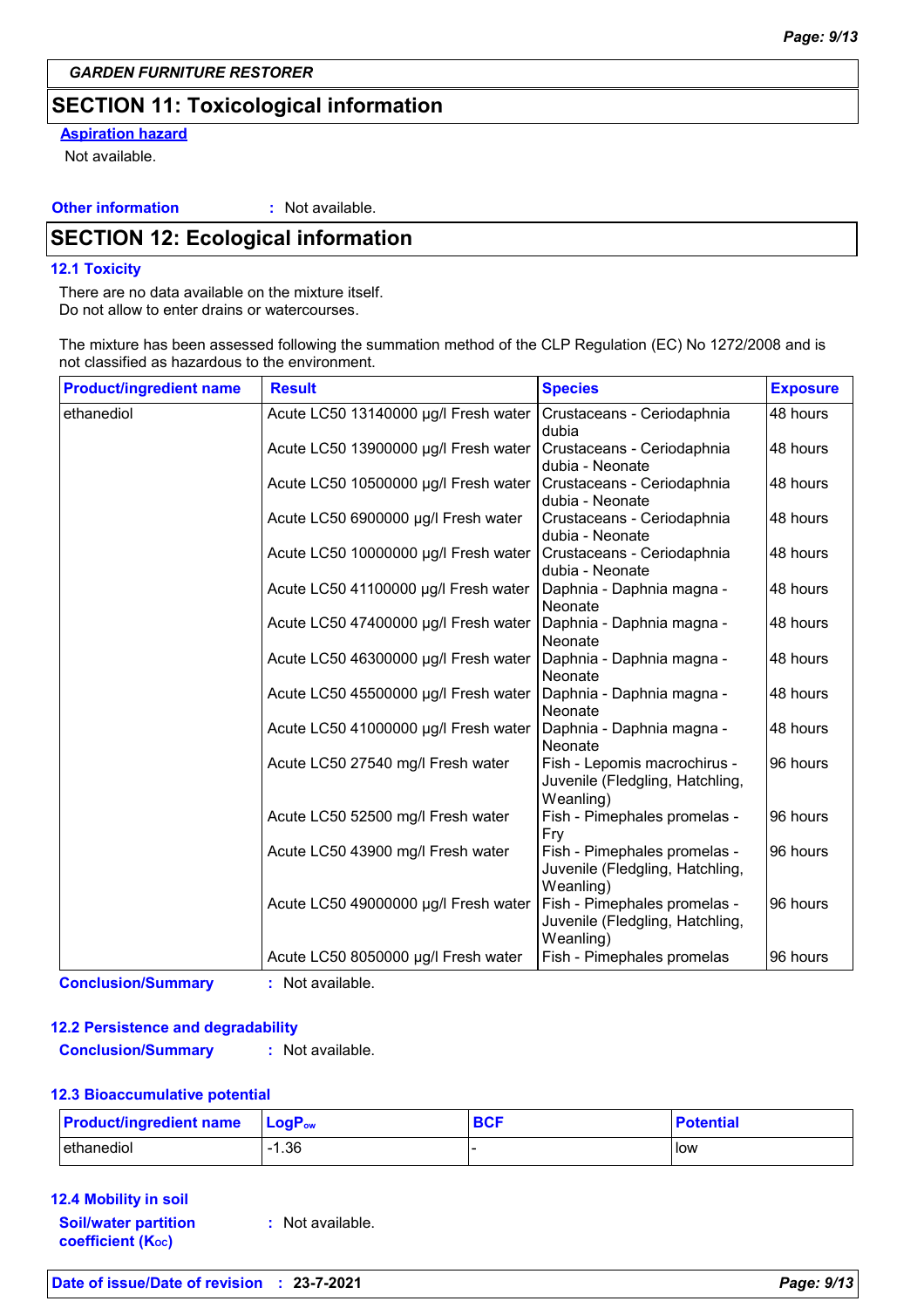### **SECTION 12: Ecological information**

**Mobility :** Not available.

#### **12.5 Results of PBT and vPvB assessment**

This mixture does not contain any substances that are assessed to be a PBT or a vPvB.

**12.6 Other adverse effects** : No known significant effects or critical hazards.

### **SECTION 13: Disposal considerations**

The information in this section contains generic advice and guidance. The list of Identified Uses in Section 1 should be consulted for any available use-specific information provided in the Exposure Scenario(s).

#### **13.1 Waste treatment methods**

| <b>Product</b>                 |                                                                                                                                                                                                                                                                                                                                                                                                                                                                                                                                                    |  |
|--------------------------------|----------------------------------------------------------------------------------------------------------------------------------------------------------------------------------------------------------------------------------------------------------------------------------------------------------------------------------------------------------------------------------------------------------------------------------------------------------------------------------------------------------------------------------------------------|--|
| <b>Methods of disposal</b>     | The generation of waste should be avoided or minimised wherever possible.<br>Disposal of this product, solutions and any by-products should at all times comply<br>with the requirements of environmental protection and waste disposal legislation<br>and any regional local authority requirements. Dispose of surplus and non-<br>recyclable products via a licensed waste disposal contractor. Waste should not be<br>disposed of untreated to the sewer unless fully compliant with the requirements of<br>all authorities with jurisdiction. |  |
| <b>Hazardous waste</b>         | : The classification of the product may meet the criteria for a hazardous waste.                                                                                                                                                                                                                                                                                                                                                                                                                                                                   |  |
| <b>Disposal considerations</b> | Do not allow to enter drains or watercourses.<br>Dispose of according to all federal, state and local applicable regulations.<br>If this product is mixed with other wastes, the original waste product code may no<br>longer apply and the appropriate code should be assigned.<br>For further information, contact your local waste authority.                                                                                                                                                                                                   |  |
| <b>Packaging</b>               |                                                                                                                                                                                                                                                                                                                                                                                                                                                                                                                                                    |  |
| <b>Methods of disposal</b>     | : The generation of waste should be avoided or minimised wherever possible. Waste<br>packaging should be recycled. Incineration or landfill should only be considered<br>when recycling is not feasible.                                                                                                                                                                                                                                                                                                                                           |  |
| <b>Disposal considerations</b> | Using information provided in this safety data sheet, advice should be obtained from<br>÷.<br>the relevant waste authority on the classification of empty containers.<br>Empty containers must be scrapped or reconditioned.<br>Dispose of containers contaminated by the product in accordance with local or<br>national legal provisions.                                                                                                                                                                                                        |  |
| <b>Type of packaging</b>       | European waste catalogue (EWC)                                                                                                                                                                                                                                                                                                                                                                                                                                                                                                                     |  |
| <b>CEPE Paint Guidelines</b>   | 15 01 10*<br>packaging containing residues of or contaminated by<br>hazardous substances                                                                                                                                                                                                                                                                                                                                                                                                                                                           |  |
| <b>Special precautions</b>     | This material and its container must be disposed of in a safe way. Care should be<br>taken when handling emptied containers that have not been cleaned or rinsed out.<br>Empty containers or liners may retain some product residues. Avoid dispersal of<br>spilt material and runoff and contact with soil, waterways, drains and sewers.                                                                                                                                                                                                         |  |

### **SECTION 14: Transport information**

**Information pertaining to IATA and ADN is considered not relevant since the material is not packaged in the correct approved packaging required of these methods of transport.**

**ADR IMDG**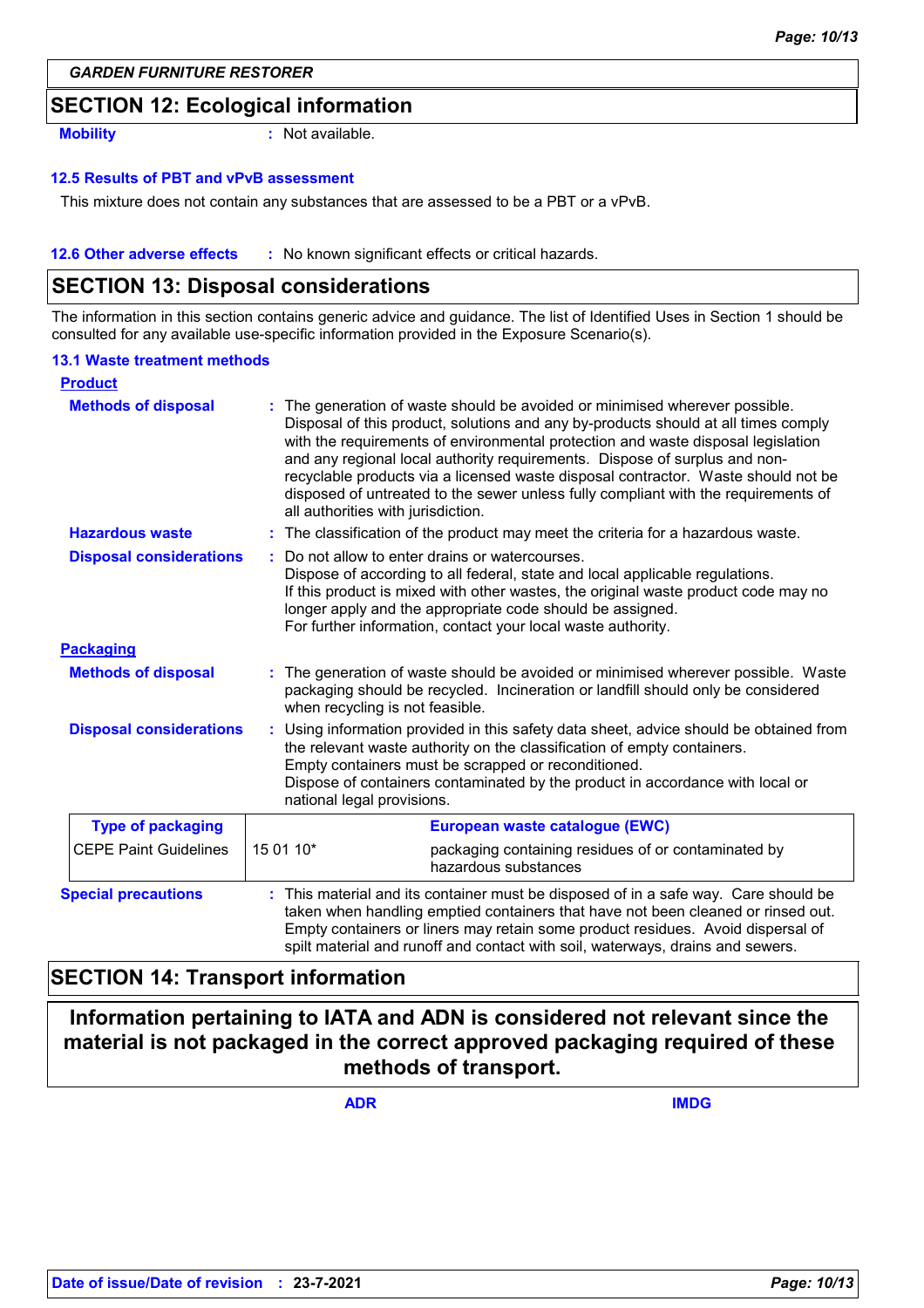|                                                                         | Information pertaining to IATA and ADN is considered not relevant since the<br>material is not packaged in the correct approved packaging required of these<br>methods of transport.                                   |                 |
|-------------------------------------------------------------------------|------------------------------------------------------------------------------------------------------------------------------------------------------------------------------------------------------------------------|-----------------|
|                                                                         |                                                                                                                                                                                                                        |                 |
| 14.1 UN number                                                          | Not regulated.                                                                                                                                                                                                         | Not regulated.  |
| 14.2 UN proper<br>shipping name                                         | Not applicable.                                                                                                                                                                                                        | Not applicable. |
| <b>14.3 Transport</b><br>hazard class(es)<br><b>Class</b>               | Not applicable.                                                                                                                                                                                                        | Not applicable. |
| <b>Subsidiary class</b>                                                 |                                                                                                                                                                                                                        |                 |
| <b>14.4 Packing group</b>                                               | Not applicable.                                                                                                                                                                                                        | Not applicable. |
| 14.5<br><b>Environmental</b><br>hazards                                 |                                                                                                                                                                                                                        |                 |
| <b>Marine pollutant</b>                                                 | No.                                                                                                                                                                                                                    | No.             |
| <b>Marine pollutant</b><br><b>substances</b>                            |                                                                                                                                                                                                                        | Not available.  |
| <b>14.6 Special</b><br>precautions for<br><b>user</b>                   | Transport within user's premises: always<br>transport in closed containers that are upright<br>and secure. Ensure that persons transporting<br>the product know what to do in the event of an<br>accident or spillage. |                 |
| <b>HI/Kemler number</b>                                                 | Not available.                                                                                                                                                                                                         |                 |
| <b>Emergency</b><br>schedules (EmS)                                     |                                                                                                                                                                                                                        | Not applicable. |
| <b>14.7 Transport in bulk</b><br>according to IMO<br><b>instruments</b> | : Not applicable.                                                                                                                                                                                                      |                 |
| <b>Additional</b><br><b>information</b>                                 |                                                                                                                                                                                                                        |                 |
|                                                                         | <b>SECTION 15: Regulatory information</b>                                                                                                                                                                              |                 |
|                                                                         | 15.1 Safety, health and environmental regulations/legislation specific for the substance or mixture<br>EU Regulation (EC) No. 1907/2006 (REACH)<br><b>Annex XIV - List of substances subject to authorisation</b>      |                 |

**Annex XIV**

None of the components are listed, or the component present is below its threshold.

**Substances of very high concern**

None of the components are listed, or the component present is below its threshold.

**Annex XVII - Restrictions :** Not applicable. **on the manufacture, placing on the market and use of certain dangerous substances, mixtures and articles**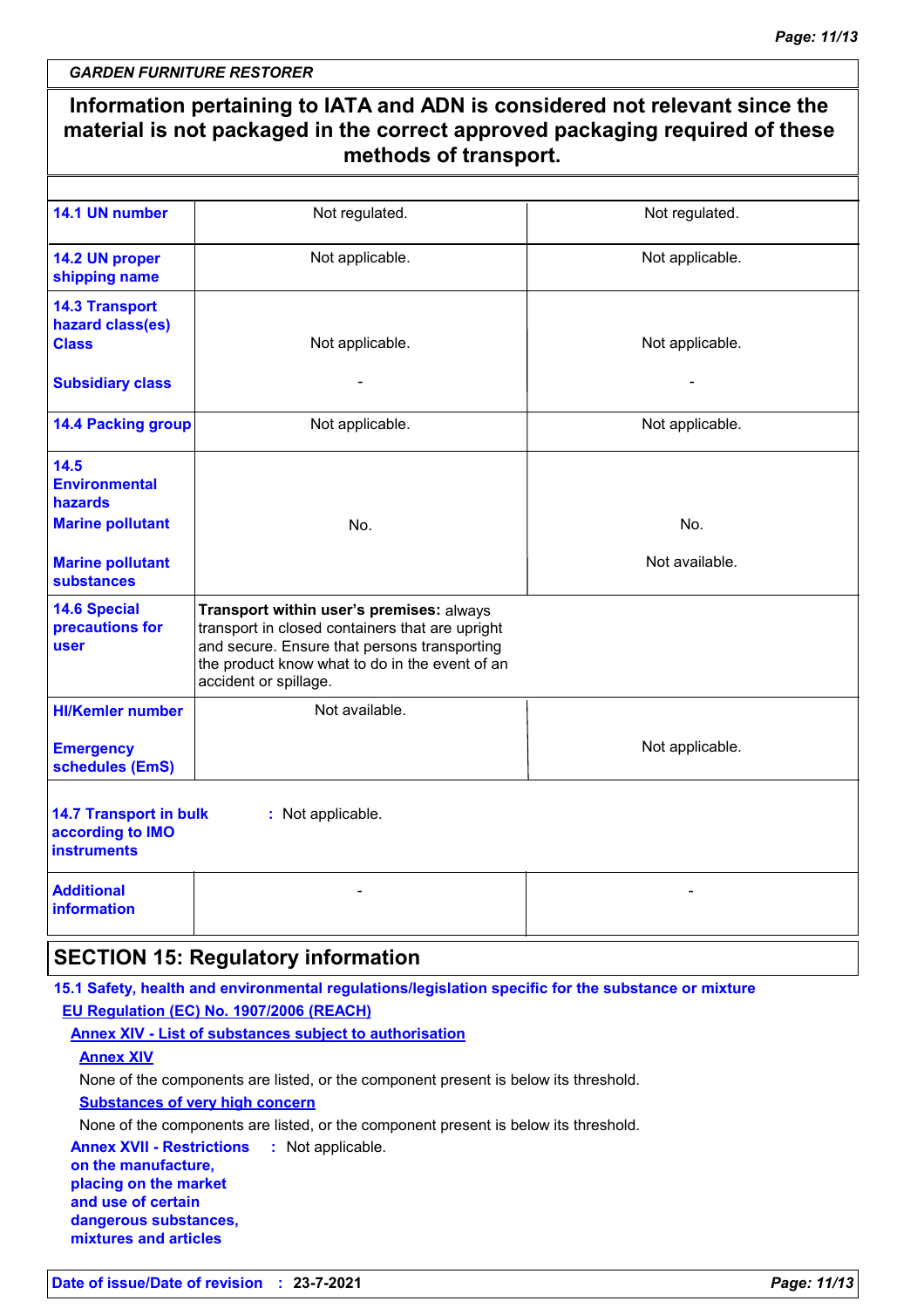### **SECTION 15: Regulatory information**

| <b>Other EU regulations</b><br>VOC for Ready-for-Use : Not applicable.<br><b>Mixture</b>                                                                                                                               |
|------------------------------------------------------------------------------------------------------------------------------------------------------------------------------------------------------------------------|
| Ozone depleting substances (1005/2009/EU)<br>Not listed.                                                                                                                                                               |
| Prior Informed Consent (PIC) (649/2012/EU)<br>Not listed.                                                                                                                                                              |
| <b>Seveso Directive</b><br>This product is not controlled under the Seveso Directive.<br><b>International regulations</b><br><b>Chemical Weapon Convention List Schedules I, II &amp; III Chemicals</b><br>Not listed. |
| <b>Montreal Protocol</b><br>Not listed.                                                                                                                                                                                |
| <b>Stockholm Convention on Persistent Organic Pollutants</b><br>Not listed.                                                                                                                                            |
| <b>Rotterdam Convention on Prior Informed Consent (PIC)</b><br>Not listed.                                                                                                                                             |
| <b>UNECE Aarhus Protocol on POPs and Heavy Metals</b><br>Not listed.                                                                                                                                                   |
| <b>15.2 Chemical safety</b><br>: No Chemical Safety Assessment has been carried out.                                                                                                                                   |

**assessment**

**SECTION 16: Other information**

**CEPE code :** 1

 $\nabla$  Indicates information that has changed from previously issued version.

| <b>Abbreviations and acronyms : ATE = Acute Toxicity Estimate</b>             |
|-------------------------------------------------------------------------------|
| CLP = Classification, Labelling and Packaging Regulation [Regulation (EC) No. |
| 1272/2008]                                                                    |
| DMEL = Derived Minimal Effect Level                                           |
| DNEL = Derived No Effect Level                                                |
| EUH statement = CLP-specific Hazard statement                                 |
| $N/A = Not available$                                                         |
| PBT = Persistent, Bioaccumulative and Toxic                                   |
| PNEC = Predicted No Effect Concentration                                      |
| <b>RRN = REACH Registration Number</b>                                        |
| SGG = Segregation Group                                                       |
| vPvB = Very Persistent and Very Bioaccumulative                               |

### **Procedure used to derive the classification according to Regulation (EC) No. 1272/2008 [CLP/GHS]**

| <b>Classification</b> | <b>Justification</b> |  |
|-----------------------|----------------------|--|
| Skin Irrit. 2, H315   | Expert judgment      |  |
| Eye Dam. 1, H318      | Expert judgment      |  |

### **Full text of abbreviated H statements**

| H302 | Harmful if swallowed.           |
|------|---------------------------------|
| H312 | l Harmful in contact with skin. |
| H315 | Causes skin irritation.         |
| H318 | Causes serious eye damage.      |

**Full text of classifications [CLP/GHS]**